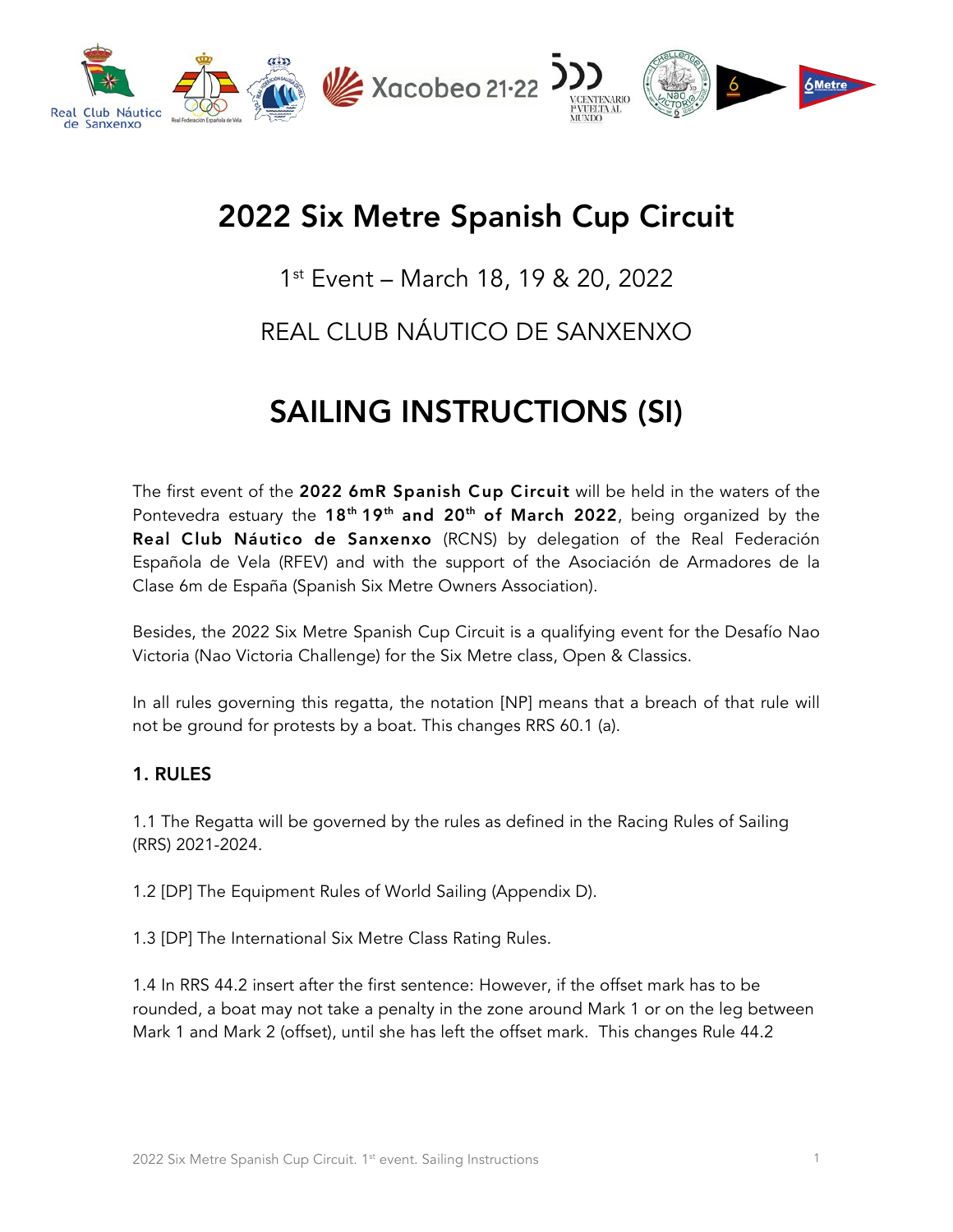

#### 1.5 [NP][DP] Special Rules.

(a) Boats shall not put trash in the water. Trash may be placed aboard and then disposed in the containers on land.

(b) Each participating boat may be requested by the organizing authority to carry aboard cameras, sound and a positioning system device.

(c) Each boat must have on board a smartphone with the app eStela installed and in operation during the races. The organizers will provide the access code for each boat.

## 2. NOTICES TO COMPETITORS

2.1 Notices to competitors will be posted on the Official Notice Board (ONB) located at the Race Office, downstairs at the RCNS, and also on the Official Virtual Notice Board at the website of the event: www.desmarque.es

#### 3. CHANGES TO SAILING INSTRUCTIONS

3.1 Any changes to the Sailing Instructions will be posted no later than two (2) hours before the warning signal of the first race of the day to which they apply, except that any change to the schedule of races will be posted by 20h00 the day before it will take effect in both the physical and virtual ONB.

#### 4. SIGNALS MADE ASHORE

4.1 Signals made ashore will be displayed on the Signal Mast located on the terrace of the 3<sup>rd</sup> floor of the clubhouse.

4.2 When AP Flag is displayed ashore, the expression "1 minute" in the definition of the race signals is replaced with "not less than 40 minutes". (This changes Signal AP of the Race Signals of RRS).

4.3 When numeral pennant 1 or numeral pennant 2 is displayed with one sound at least 60 minutes before the time for the first warning signal or not later than the time the AP flag is lowered, whatever happens later, means: 'Races will be sailed in the race area 1 or 2 respectively'.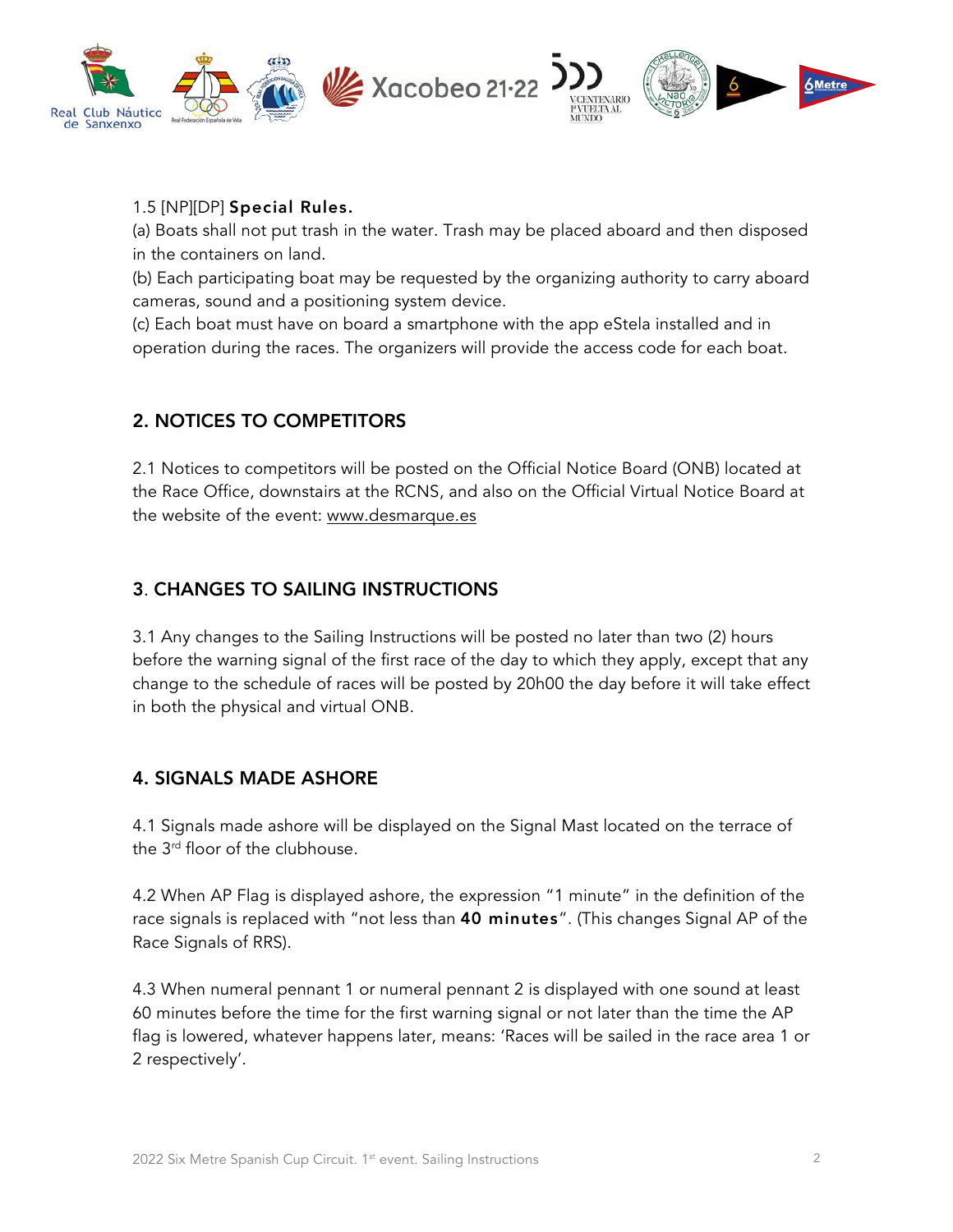

#### 5. RACE SCHEDULE

5.1 Racing programme:

| Day 1 | Friday, 18 <sup>th</sup> March   | 10h00 - 12h00 Race Office opens / Registration<br>11h30 Skippers Briefing<br>14h00 Races |
|-------|----------------------------------|------------------------------------------------------------------------------------------|
| Day 2 | Saturday, 19 <sup>th</sup> March | 13h00 Races                                                                              |
| Day 3 | Sunday, 20 <sup>th</sup> March   | 12h00 Races                                                                              |
|       |                                  | 16h00 Time limit                                                                         |

5.2 Six races are scheduled. Two races per day are scheduled; additional races may be sailed on condition that the racing programme of the event will not become more than one race ahead of schedule.

5.3 On Sunday March 20 no warning signal will be displayed after 16h00 (being understood that such a warning signal from one of the classes entails the continuity of the procedure for the other class.)

5.4 There will be separate starts for both divisions (Open and Classics).

5.5 The warning signal for a race in the same day will be made as soon as possible. To alert boats that a race or sequence of races will begin soon, an orange flag will be displayed with one sound at least five minutes before the warning signal is made.

## 6. CLASS FLAGS

- 6.1 The class flag for OPEN Division will be D (Delta)
- 6.2 The class flag for CLASSIC Division will be E (Echo)

#### 7. RACING AREAS

7.1 Appendix A shows the approximate location of the racing area, set in the waters of the Pontevedra estuary.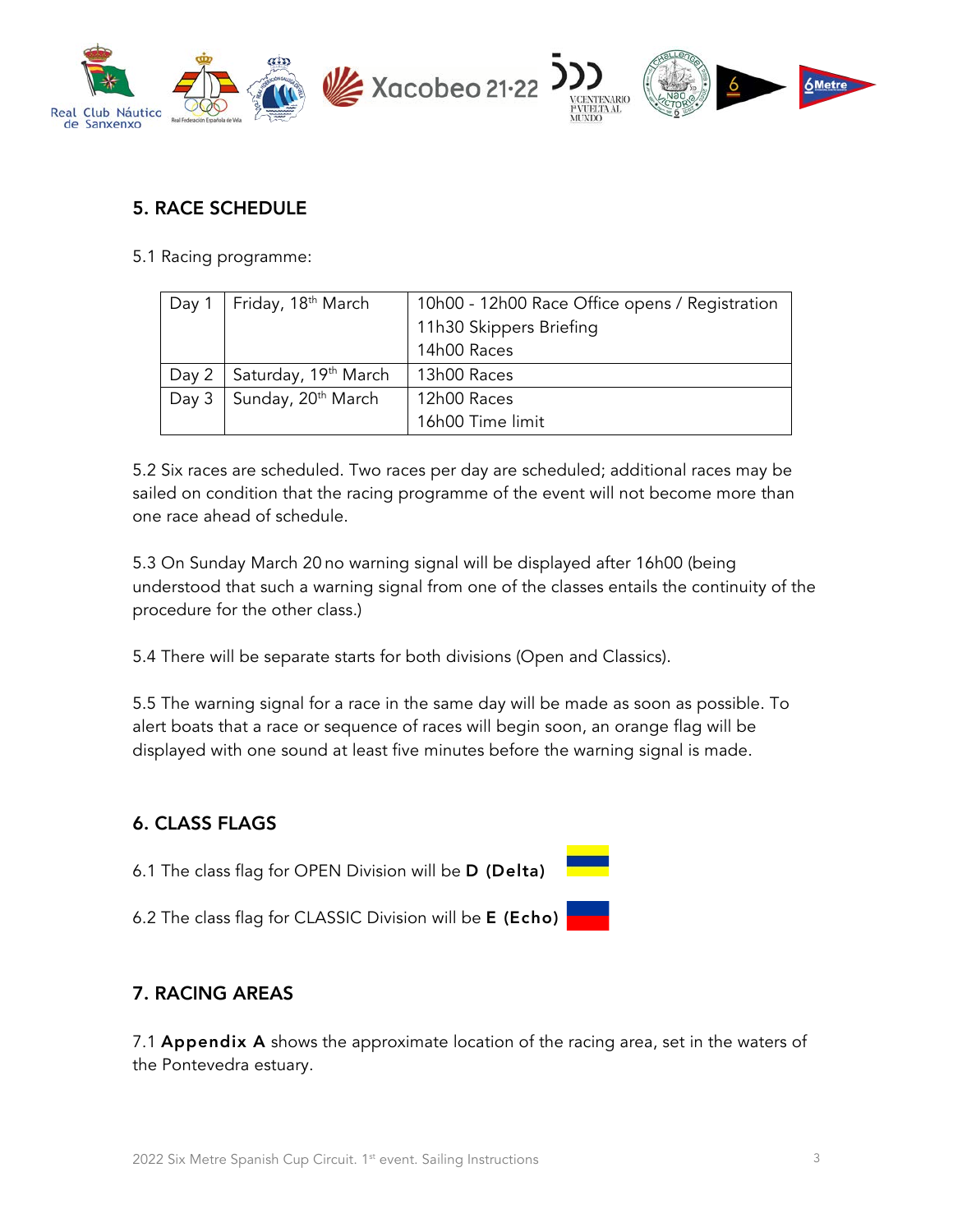

The starting area will be located as indicated in Appendix A, with two possible race areas (1 and 2). The designated race area will be communicated as per the SI 4.3

7.2 The starting area is defined as the rectangle covering an area of 100 metres to leeward and to windward of the starting line and 50 metres outwards of each end of the line.

7.3 The Race Course is defined as the surface of a polygon whose edge exceeds by 100 meters the shortest theoretical course that a boat could make in racing.

## 8. COURSES

8.1 Appendix B shows the W/L courses, including the order in which the marks have to be passed or rounded, and the side on which each mark has to be left.

8.2 No later than the warning signal, the Race Committee will may signal the approximate bearing to the first mark from the starting line, broadcasting this information also via VHF 69.

8. 3 Depending on the weather conditions, the distance of each leg (except offset 1-2) will be between 1.3 and 2.0 nautical miles in order to achieve the intended duration of the race.

8.4 The races may be shortened only when a minimum of three legs have been sailed (not taking into account offset 1-2).

8.5 The gate (3S/3P) may be substituted by a single mark, in that case this one shall be left to PORT.

8.6 If the weather conditions condition this, coastal courses may be established and this will be decided and notified on the official VHF channel 69 from 20 minutes before the corresponding warning signal, as well as it will be displayed before the warning signal on a blackboard with the inscription "Appendix C" on board the RC boat. (Situation of the fixed marks for coastal races in Appendix C).

8.7 On coastal courses, if the Race Committee hoists a green or red flag no later than the warning signal, it means that there is an offset mark, which will be left to starboard or port, respectively.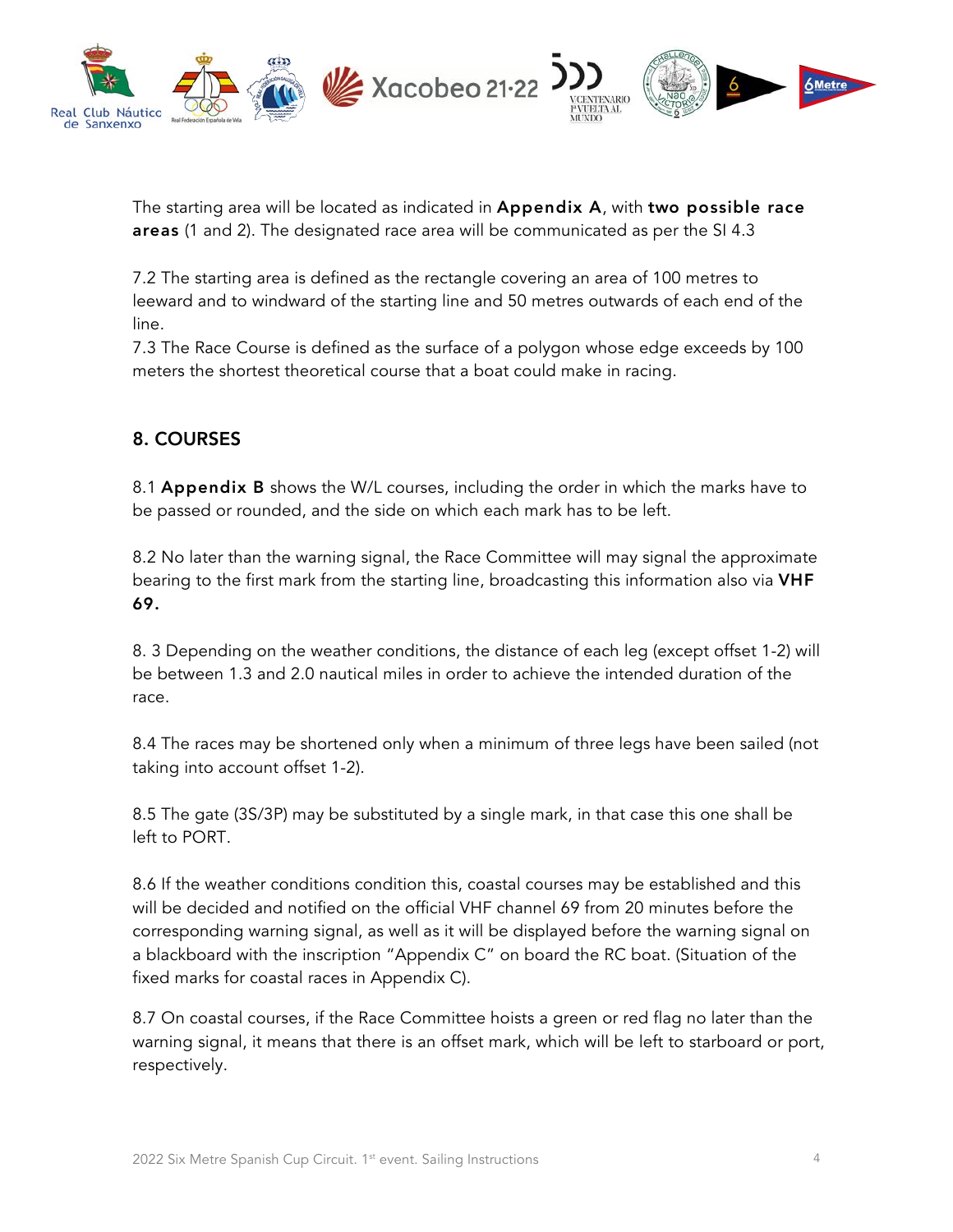

#### 9. MARKS

9.1 COURSE MARKS: Marks 1, 2 & 3 (S/P) will be conical yellow buoys.

9.2 CHANGE OF COURSE MARK will be a conical red buoy.

9.3 STARTING MARKS: Race Committee vessel displaying an orange flag at the starboard end of the line and conical yellow buoy (3P) at the port end.

9.4 FINISHING MARKS: Race Committee vessel displaying a blue flag and a cylindrical orange buoy.

9.5 OFFSET MARK (Coastal courses): Inflatable yellow buoy.

#### 10. THE START

10.1 **Starting line:** The starting line will be between a staff on the Race Committee vessel displaying an orange flag at the starboard end of the starting line and an inflatable conical yellow buoy at the port end.

| <b>Minutes</b><br>before<br>starting<br>signal | Visual signal<br>displayed | Visual signal<br>removed | Sound signal | <b>Means</b>          |
|------------------------------------------------|----------------------------|--------------------------|--------------|-----------------------|
| 5                                              | Class flag                 |                          |              | Warning signal        |
| 4                                              | P, I, U or Black<br>flag   |                          |              | Preparatory<br>signal |
|                                                |                            | P, I, U or Black<br>flag | 1 long       | 1 minute              |
|                                                |                            | Class flag               |              | Starting signal       |

10.2 A boat starting later than 4 minutes after her starting signal will be scored Did Not Start (DNS) without a hearing. This changes RRS A4 and A5.1

10.3 [NP](DP) Boats whose warning signal has not been made shall avoid the starting area and either side of the starting line (see SI 7.2)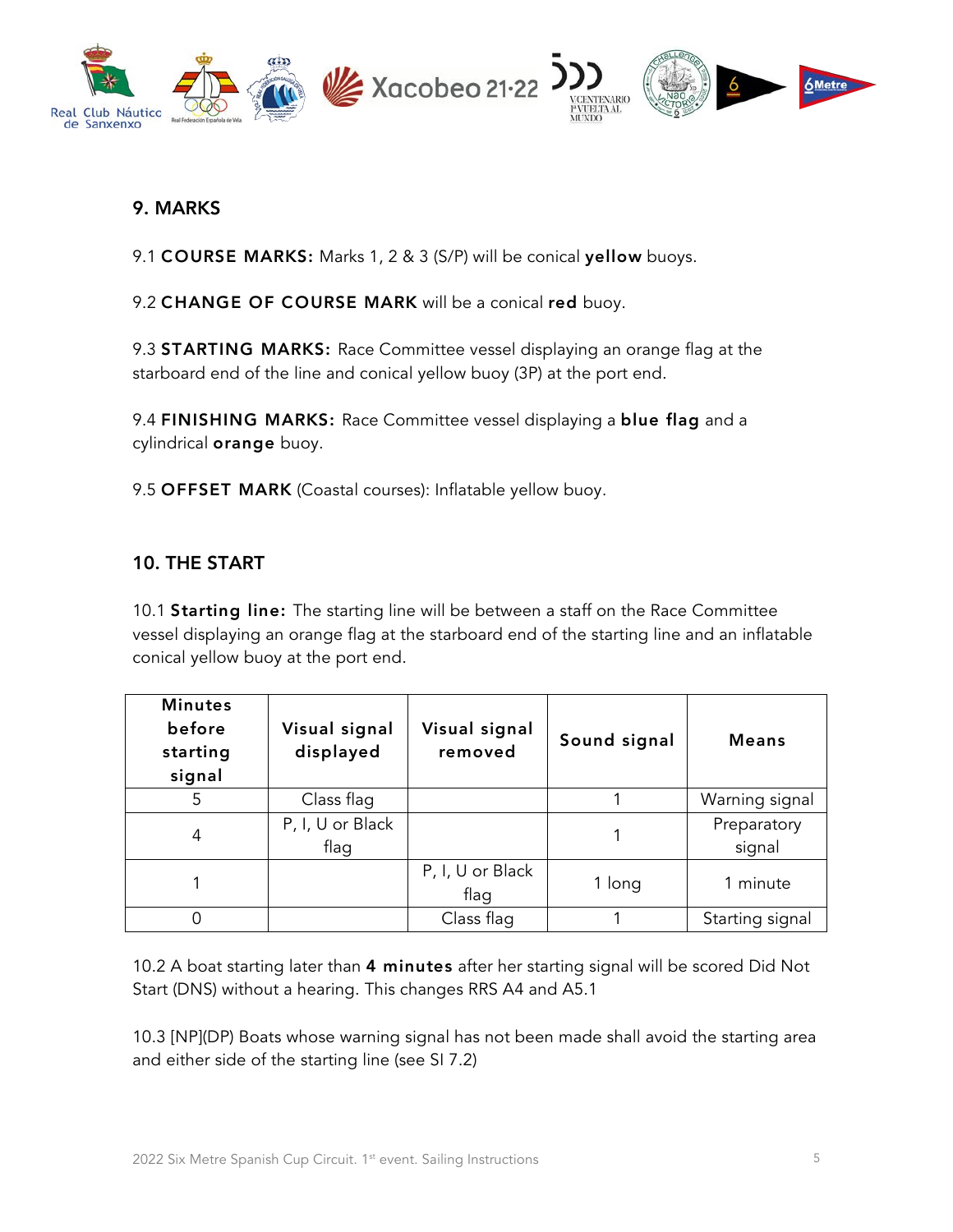

#### 11. CHANGE OF THE NEXT LEG OF THE COURSE

11.1 To change the position of the next mark of the course, the Race Committee will lay a new RED mark (or move the finishing line) and will remove the original mark as soon as practicable or move the gate marks.

When in a subsequent change a new mark is replaced, it will be replaced by a mark with the original colour and shape.

11.2 Except at a gate, boats shall pass between the race committee boat signalling the change of the next leg and the nearby mark.

11.3 A change to the position of mark 1 will remove the mark 2 (Offset).

#### 12. THE FINISH

12.1 The finishing line will be between a staff in a RC vessel displaying a blue flag and a cylindrical orange buoy.

#### 13. PENALTY SYSTEM

13.1 RSS 44.1 is changed so that the Two-Turns Penalty is replaced by the One-Turn Penalty.

#### 14. TIME LIMIT AND TIME TARGET

14.1 Time limits and target times will be as follows:

| <b>Class</b> | Time limit        | Mark 1 time<br>limit | <b>Target time</b> |
|--------------|-------------------|----------------------|--------------------|
| Open         | $100 \text{ min}$ | 35 min               | 60 min             |
| Classics     | $100 \text{ min}$ | 40 min               | $60 \text{ min}$   |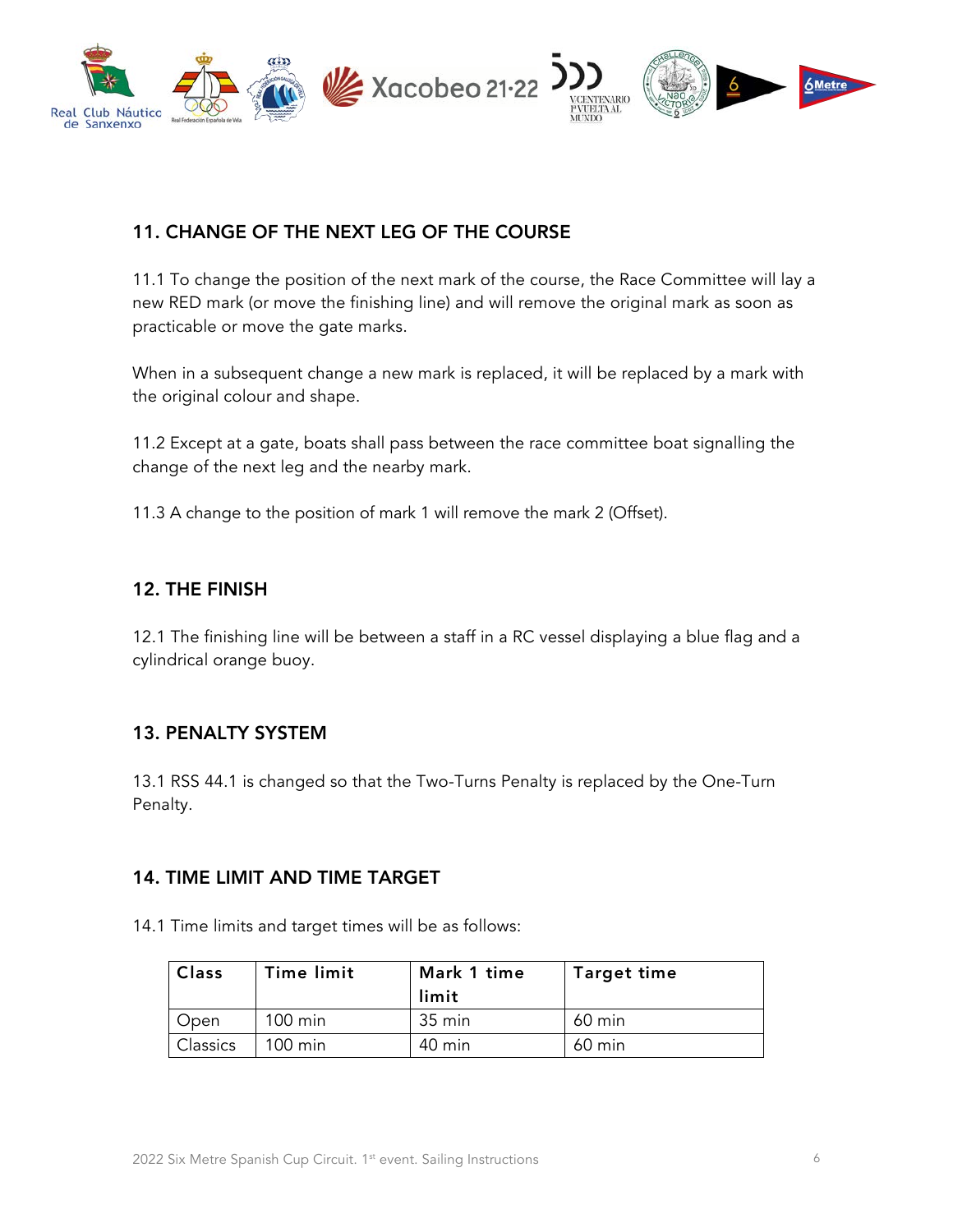

14.2 If no boat has passed Mark 1 within the Mark 1-time limit, the race will be abandoned. Failure to meet the estimated target time will not be ground for redress. This changes RRS 62.1(a).

14.3 Boats failing to finish within 30 minutes after the first boat of each class sails the course and finishes, will be scored Did Not Finish (DNF) without a hearing. This change RRS 35, A4 and A5.1

14.4 For coastal courses, the time limit is 30 minutes per nautical mile for the first boat that sails the course and finishes it, and 15 minutes after the leading boat finishes for remainder competitors.

#### 15. REQUESTS FOR REDRESS

15.1 A boat that finishes and has the intention to protest shall inform (by voice or via VHF 69) the RC boat on the finish line right after finishing until her intention has been recognized by the RC and identifying those boats she intends to protest against. Addendum to RRS 61.1 (a).

15.2 A boat that retires or does not finish and has the intention to **protest** shall inform the Race Office (downstairs at the clubhouse) right after her arrival on shore by indicating the sail number of the boat she intends to protest against.

Protest forms will be available at the Race Office.

Protests and requests for redress or reopening shall be delivered there within the protest time limit.

15.3 The protest time limit is 60 minutes after the last boat has finished the last race of the day or the Race Committee signals no more racing that day, whichever is the later. The exact time will be immediately indicated in both the physical and virtual ONB.

15.4 Notices will be posted on the ONBs no later than 15 minutes after the protest time limit in order to inform competitors of hearings in which they are parties or named as witnesses. Hearings will be held in the Jury Room, located near from the Race Office.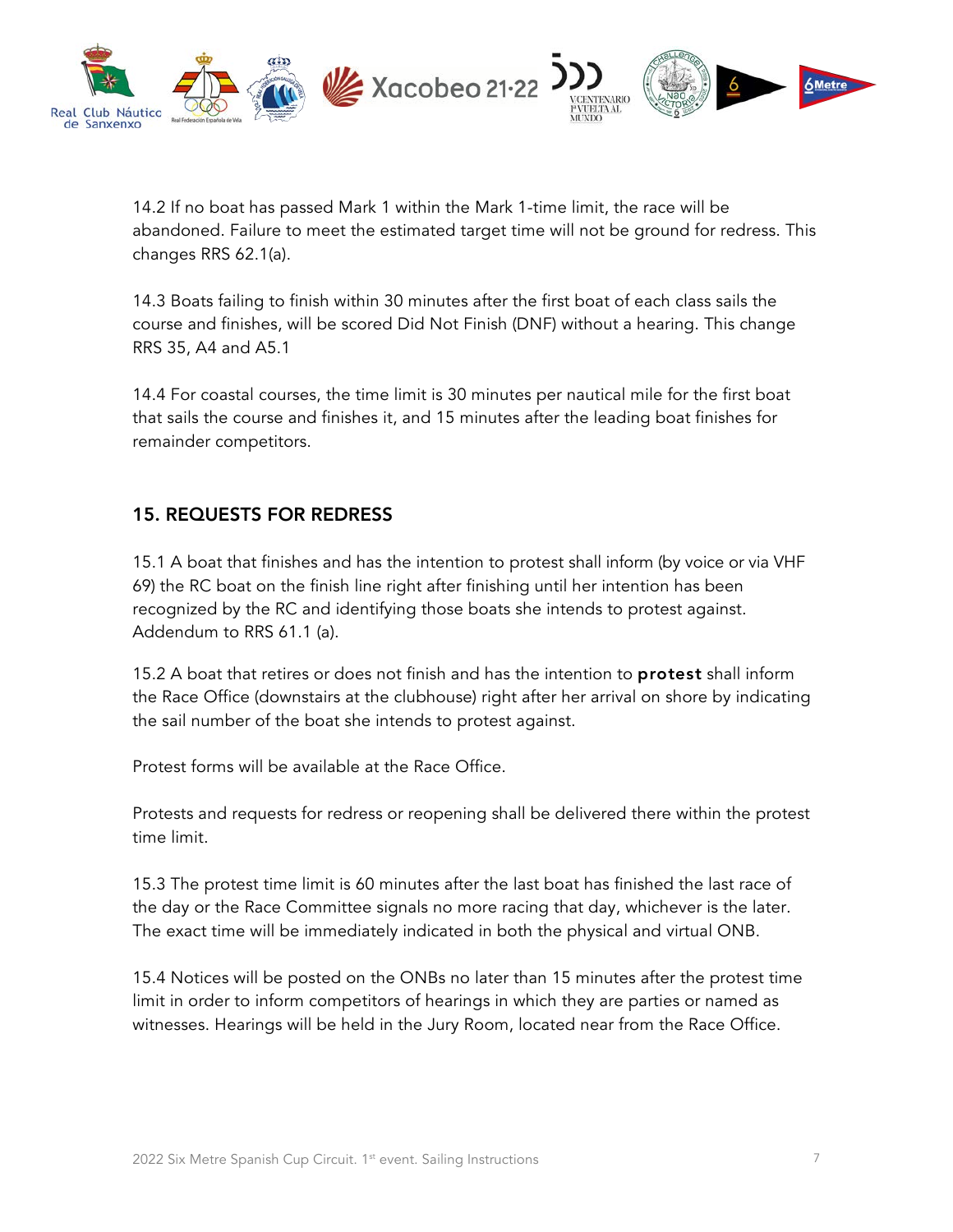

### 16. SCORING

16.1 Six races are scheduled.

16.2 a) When fewer than six races have been completed a boat's series score will be the total of her race scores. When six races have been completed, a boat's series score will be the total of her race scores excluding her worst score.

b) For the General Scoring of the 2022 6mR Spanish Cup Circuit, each boat will discard her worst score every six (6) valid races held.

16.3 There will be two independent rankings: Open and Classics.

16.4 To request correction of an alleged error in posted race or series results, a boat shall complete a 'scoring enquiry form' available at the Race Office.

#### 17. SAFETY REGULATIONS [NP][DP]

17.1 Boats arriving for any reason at a point ashore other than the RCNS are requested to report immediately to:

| <b>RCNS Coordination</b>            | 609 98 88 86 | <b>VHF 09</b>  |
|-------------------------------------|--------------|----------------|
| <b>PRO</b>                          | 608 82 30 36 | <b>VHF 69</b>  |
| Maritime Rescue Coordination Center | 900.202.202  | $IVHF$ 10 / 16 |

17.2 Boats not leaving the harbour for the races of the day, not starting, or retiring from a race shall inform the Race Committee as soon as possible. If they are on the water, they will inform via **VHF 69**.

17.3 All boats shall return only to their allocated moorings.

17.4 To facilitate the search and rescue operations, boats asking for help are requested to signal their position and their identifying external details.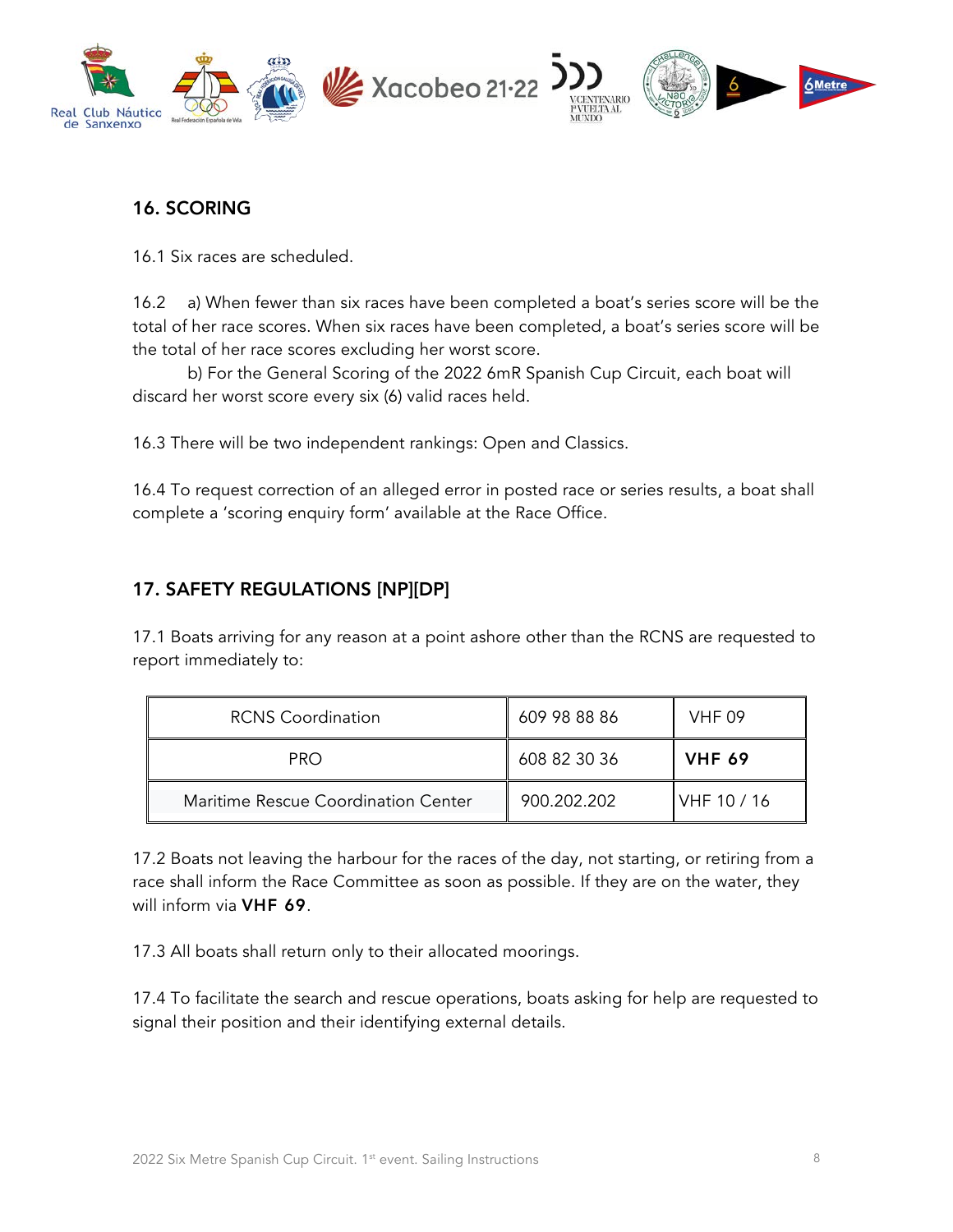

17.5 The Maritime Rescue Coordination Center broadcasts a local weather report daily on VHF 11 at the following local times:

08h15 12h15 16h15 20h15

17.6 All competitors shall carefully comply with this sailing instruction. Otherwise they can be requested to pay the expenses of search and rescue operations.

## 18. REPLACEMENT OF CREW AND EQUIPMENT [NP]

18.1 Boats that want to replace a crewmember during the event shall inform the Race Committee. Replacement of another crewmember will not be allowed without prior approval of the Race Committee.

18.2 A crew will be composed of a maximum of five crewmembers. A guest may join the crew but he/she may not participate in the manoeuvres during the regatta. In addition, exceptionally, a minor sailor, duly registered, may join the crew. Both the guest and the minor sailor must be duly registered and in possession of a federative license.

18.3 Substitution of damaged or lost equipment that must be measured, is only allowed with approval of the Technical Committee.

#### 19. EQUIPMENT AND MEASUREMENT CHECKS

19.1 A boat may be inspected by the Technical Committee at any time for compliance with the class rules.

#### 20. OFFICIAL BOATS

20.1 The official boats will be identified by displaying flags as follows:

| Committee Boat           | w Flag                                   |
|--------------------------|------------------------------------------|
| Jury Boats               | White flag with letters "JURY" in black  |
| Technical Committee Boat | <b>E</b> flag with letters "TC" in black |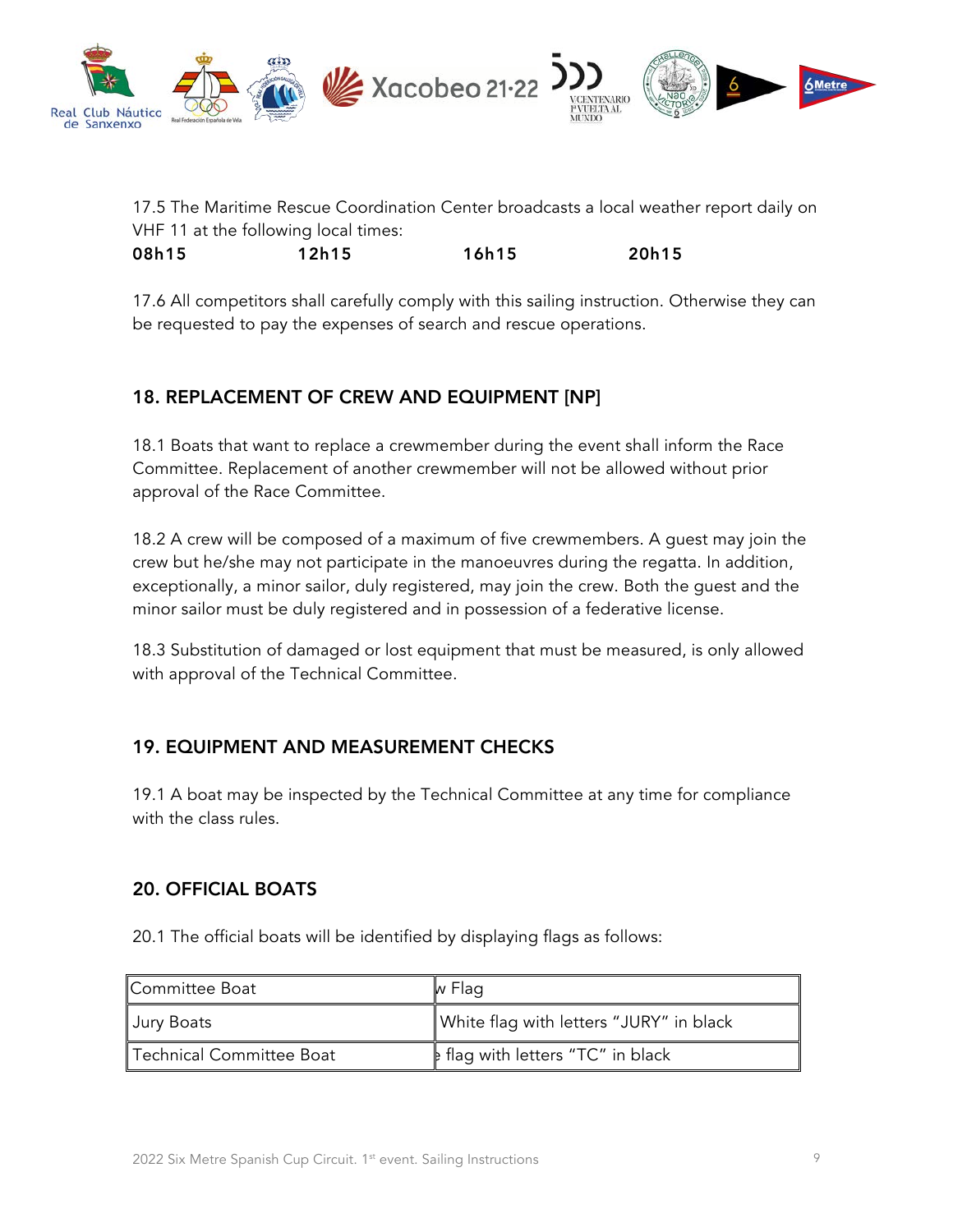

#### 21. SUPPORT BOATS [DP] [NP]

21.1 All support boats must be clearly identifiable to the participating yacht they support. Team leaders, coaches and other support personnel shall stay outside areas where boats are racing from the time of the warning signal for the first class to start until all boats have finished or the Race Committee signals a postponement, a general recall or an abandonment.

## 22. HAUL-OUT RESTRICTIONS [DP] [NP]

22.1 From 20h00 on the day before the beginning of the races, boats shall not be hauled out except with and according to the terms of prior written permission of the PRO.

22.2 In the event of an urgent need to haul-out, the person in charge of the boat will do everything possible to communicate via radio, telephone or otherwise with the PRO and, if this is not achieved, authorization may be requested later.

## 23. RADIO COMMUNICATION [NP] [DP]

23.1 Except in an emergency or to accomplish a rule, a boat shall neither make voice nor data transmissions while racing nor receive voice or data communications not available to all boats.

23.2 The Race Committee will make use of **VHF 69** to make announcements to competitors.

23.3 30 minutes before the time of the warning signal for the first race of the day, the Race Committee will emit, if possible, a time check in that channel.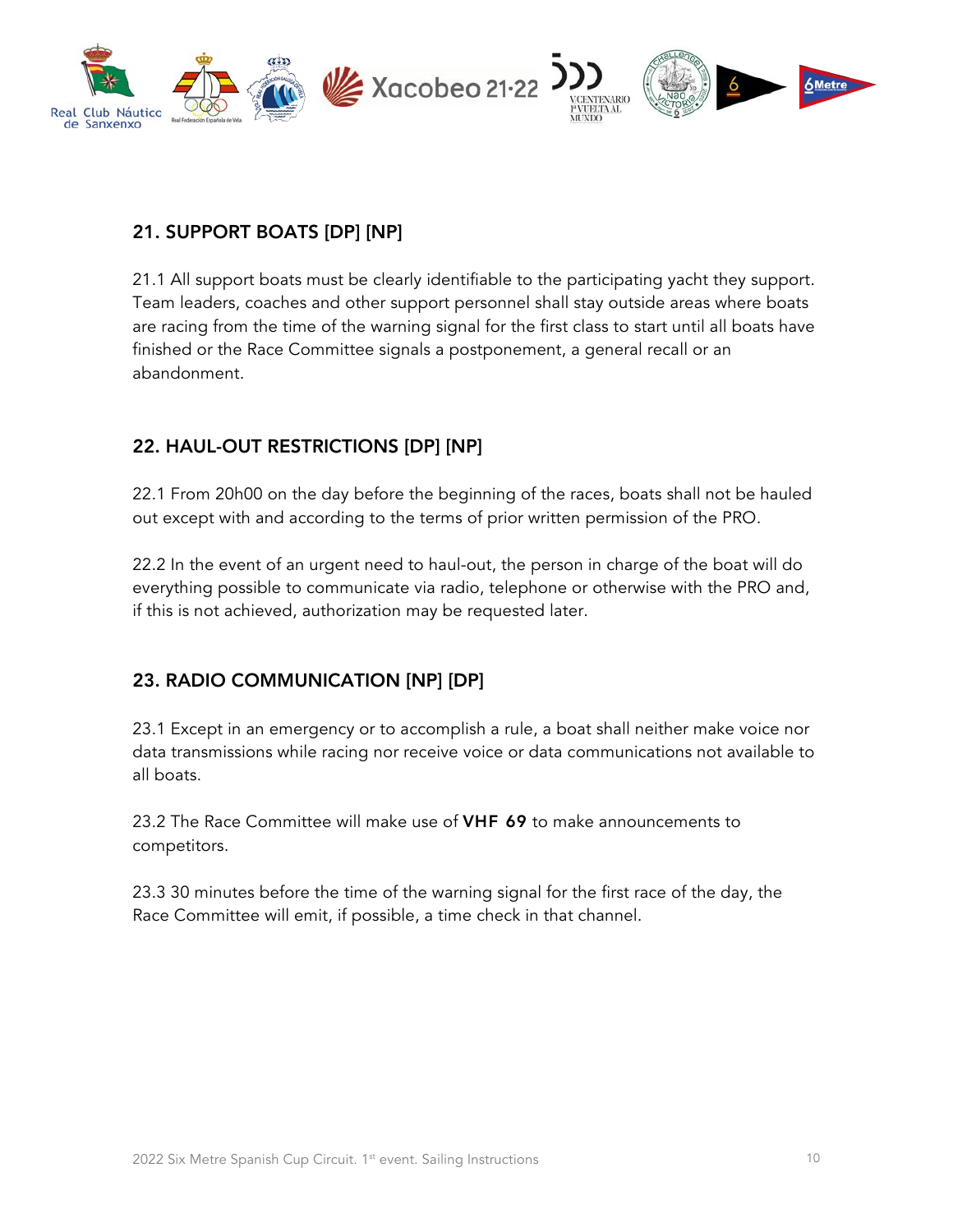

#### 24. PRIZES

24.1 A plaque of the RFEV as 6mR Spanish Cup Champion will be awarded to the first team of each class (Open and Classics) whose crew is formed only with Spanish sailors or foreign sailors legally resident in Spain.

24.2 The complete list of trophies will be posted on the Official Notice Board before the start of the first race of the event.

#### 25. DISCLAIMER OF LIABILITY

25.1 All competitors participate in the regatta entirely at their own risk and responsibility. See RRS 3 – Decision to Race.

#### ADDITIONAL INFORMATION – TIDES AND SUNSET

#### SUNSET TIMES (local time)

Friday 03/18/22 19:43 h. - Saturday 03/19/22 19:44 h. - Sunday 03/20/22 18:45 h.

The tides at the estuary of Pontevedra will be (times indicated are Spanish time):

| Pontevedra Estuary<br>Friday March 18 |       |        |
|---------------------------------------|-------|--------|
|                                       | Time  | Height |
| High Tide                             | 03:58 | 3.8    |
| Low Tide                              | 10:11 | 0.5    |
| High Tide                             | 16:18 | 3.7    |
| Low Tide                              | 22:21 | 0.5    |

| Pontevedra Estuary<br>Saturday March 19 |       |        |  |
|-----------------------------------------|-------|--------|--|
|                                         | Time  | Height |  |
| High Tide                               | 04:32 | 3.9    |  |
| Low Tide                                | 10:44 | 0.4    |  |
| High Tide                               | 16:51 | 3.7    |  |
| Low Tide                                | 22:53 | 0.4    |  |

| Pontevedra Estuary<br>Sunday March 20 |       |        |
|---------------------------------------|-------|--------|
|                                       | Time  | Height |
| High Tide                             | 05:07 | 3.9    |
| Low Tide                              | 11:16 | 0.4    |
| High Tide                             | 17:27 | 3.8    |
| Low Tide                              | 23:30 | 0.4    |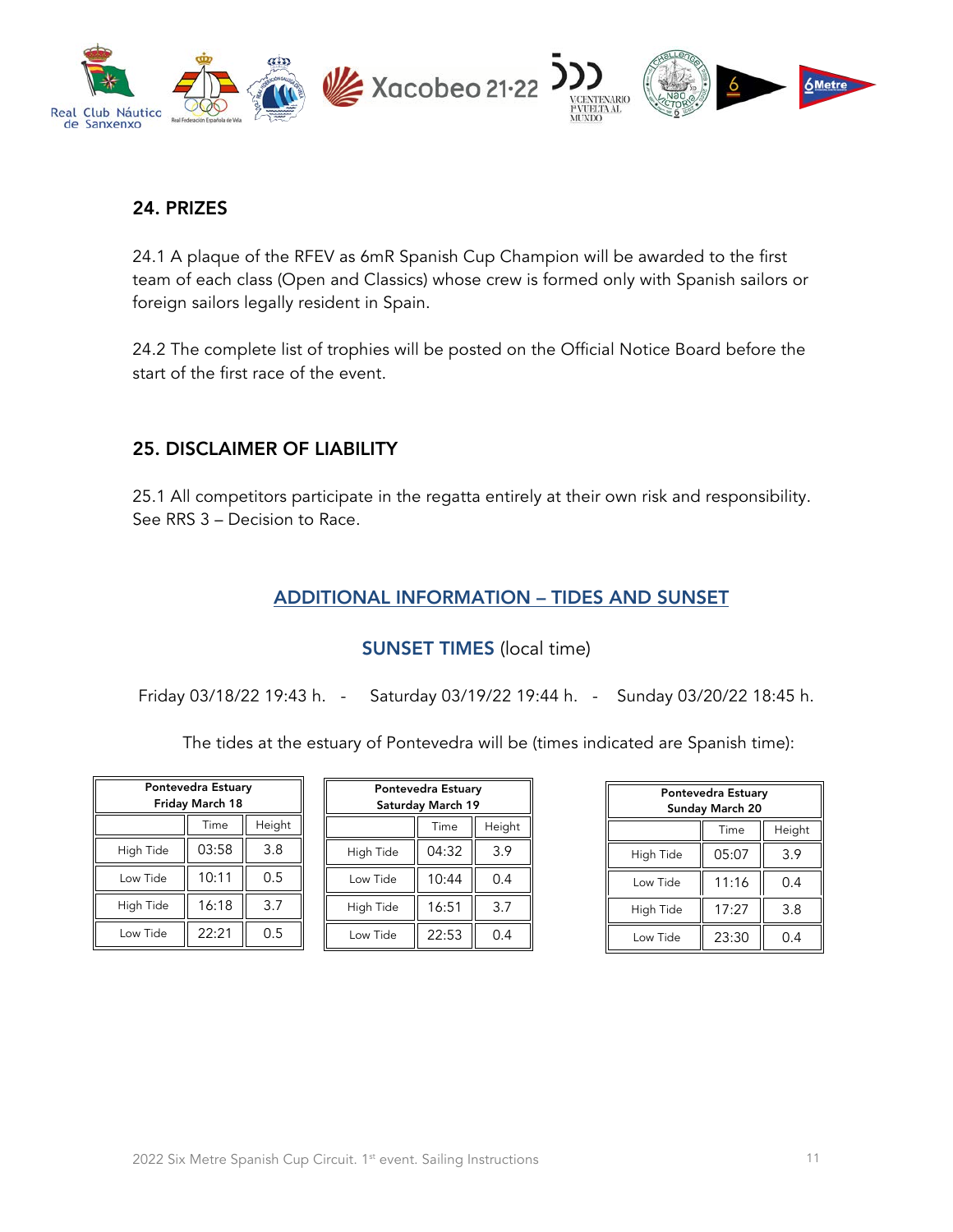

# APPENDIX A

RACING AREAS

#### Race Areas following a preference order

- 1 = Racing area Pennant 1
- 2 = Racing area Pennant 2

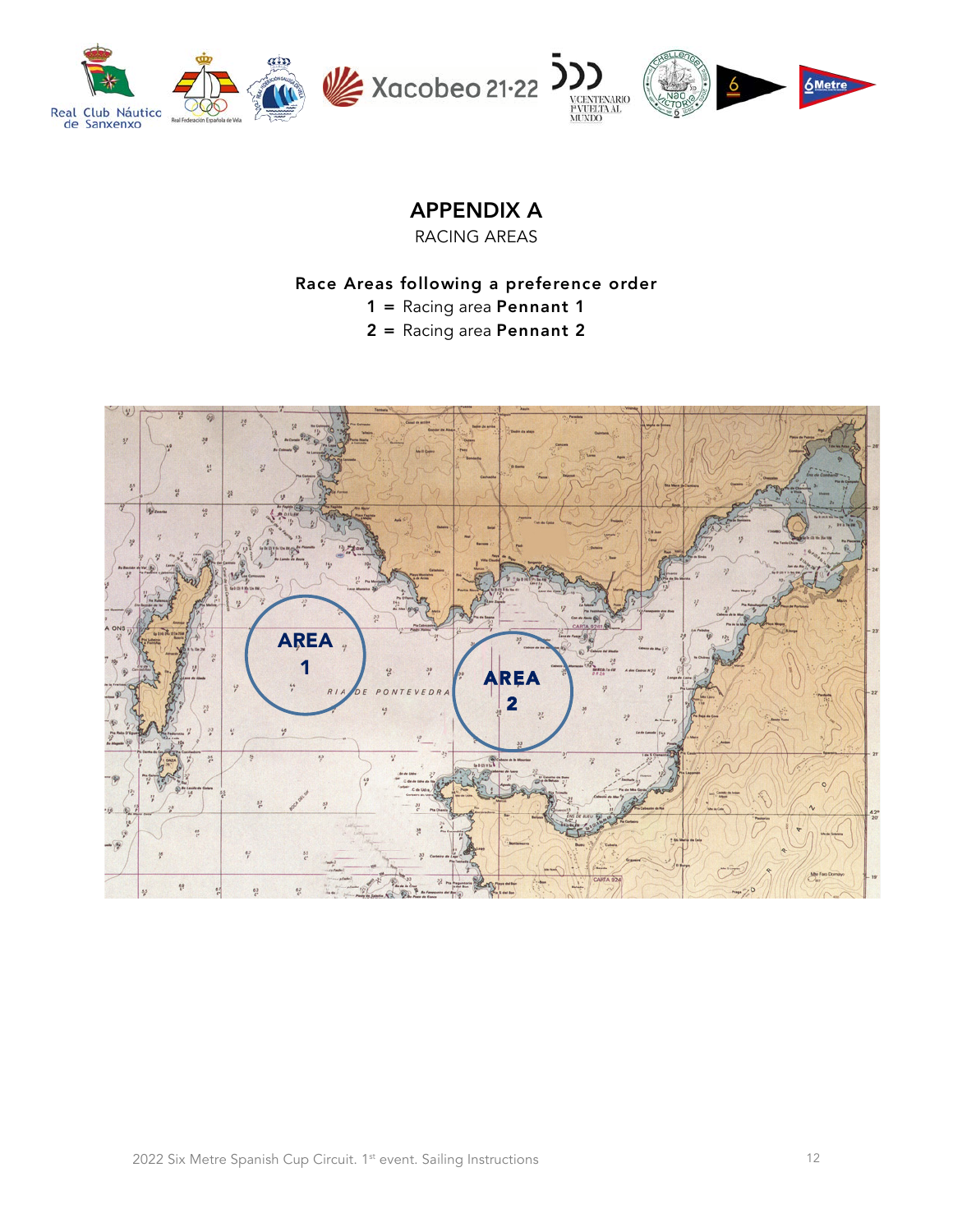

# APPENDIX B

RACE COURSE



#### Race Course:

Start - Mark 1 – Mark 2 - Mark 3S/3P (Gate) - Mark 1 – Mark 2 - Finish Marks 1, 2 & 3P shall be left to port Mark 3S shall be left to starboard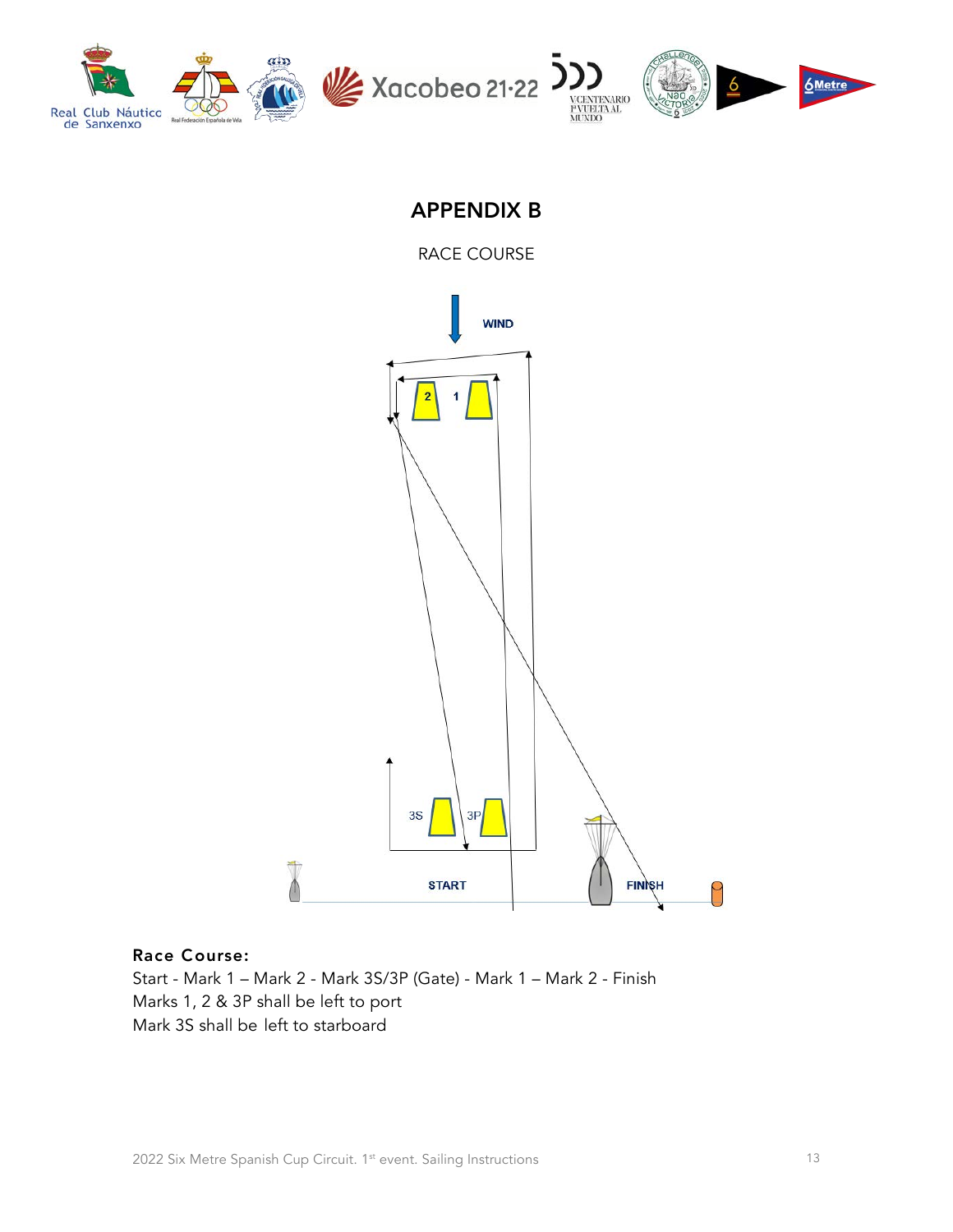

# APPENDIX C

COASTAL COURSES

The situation of the fixed marks of the Pontevedra estuary which the coastal races may pass, will be:

- Mourisca (Lighthouse in front of Bueu) =  $N$  42° 20.874´ W 008° 49.202´
- Morrazán (Red bouy at Pontevedra Estuary centre) = N 42° 22.372´ W 008° 47.016´
- Os Pelados (Bi-colour buoy in front ot Aguete) = N 42º 23.033´ W 008º 44.444´
- Picamillo (Lighthouse leaving the estuary of Pontevedra) = N 42º 24.275´ W 008º 53.430´
- Emisario de Tambo Tambo's outfall (Iron Yellow) = N 42° 24.370´ W 008° 42.968´